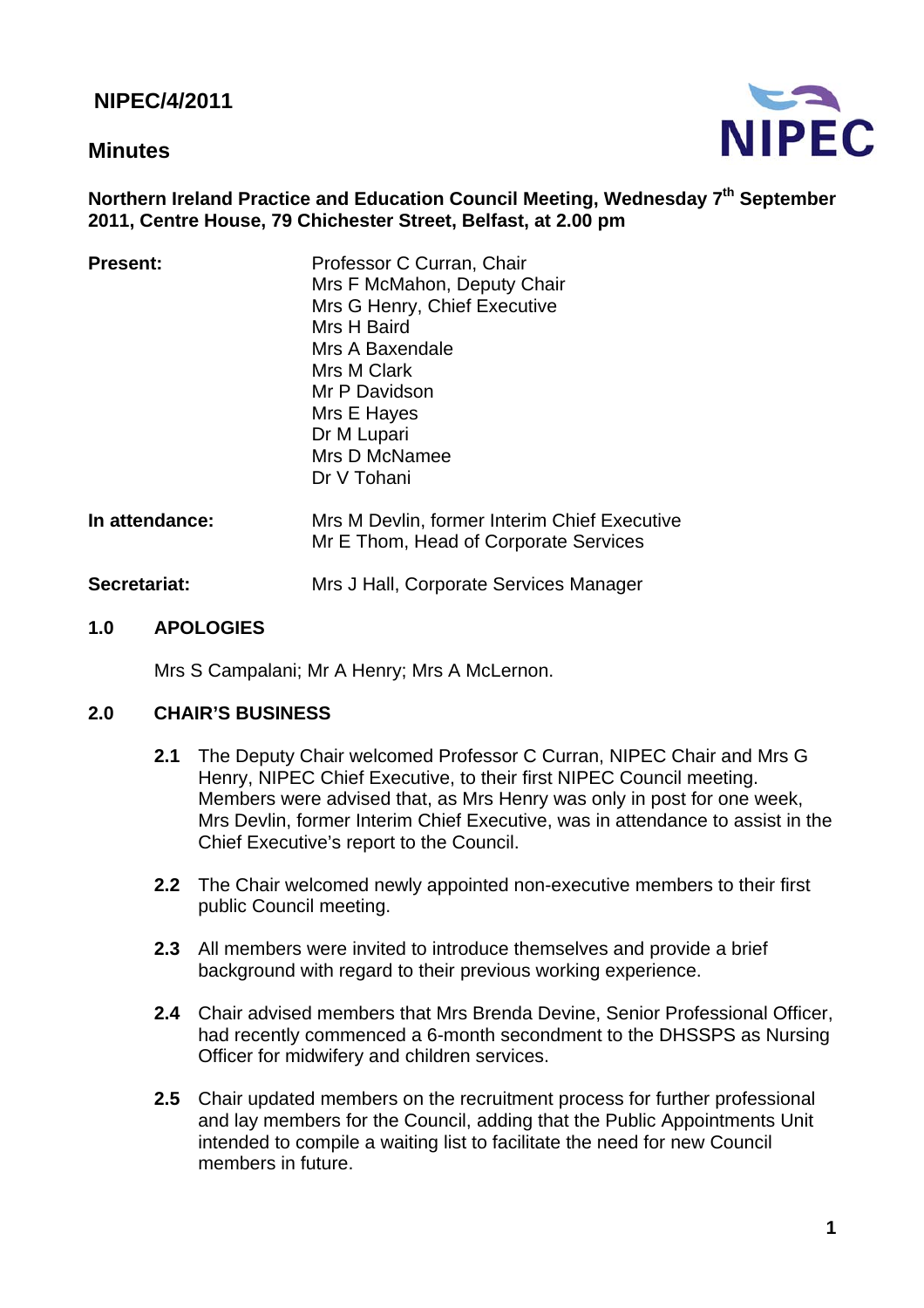- **2.6** Chair briefed members on the recent Accountability Review meeting with the Department of Health, which was attended by Dr Andrew McCormick, Permanent Secretary.
- **2.7** Chair reminded members to forward their profiles to the Public Appointments Unit if they had not already done so.
- **2.8** Chair provided members with brief instructions on the use of the microphones within the Council room.

# **3.0 MINUTES OF THE PREVIOUS MEETINGS**

# **3.1 Minutes of meeting held on Wednesday, 9th June 2011 (NIPEC/2/2011)**

 Mrs McNamee requested the minutes be amended at 7.0, paragraph 5, page 3 to read "... stated that the current selection process is *highly resource intensive* at present and ..." After consideration and agreement of this amendment, **acceptance** of the minutes of the Council Meeting held on 8<sup>th</sup> June 2011 (NIPEC/2/2011) was proposed to be an accurate record by Dr V Tohani and seconded by Mrs E Hayes. The minutes were **approved** by all present.

The minutes were duly **signed** by the Deputy Chair, who chaired this meeting.

## **3.2 Minutes of extra ordinary meeting held on Wednesday, 24th August 2011 (NIPEC/3/2011)**

After consideration, **acceptance** of the minutes of the extra ordinary Council Meeting held on 24<sup>th</sup> August 2011 (NIPEC/3/2011) was proposed to be an accurate record by Dr V Tohani and seconded by Mrs H Baird. The minutes were **approved** by all present.

The minutes were duly **signed** by the Deputy Chair, who chaired this meeting.

## **4.0 MATTERS ARISING**

There were no matters arising.

#### **5.0 CORRESPONDENCE**

#### **5.1 Correspondence received from Ms Angela Drury, NIPEC Senior Professional Officer**

 Members **noted** receipt of this correspondence which was tabled for information.

# **5.2 Letter dated 14th and 22nd June 2011 regarding Quality Assurance of Nursing and Midwifery Education**

 Chair referred members to copies of this correspondence within their papers, and advised that the Chief Executive and Mrs Cathy McCusker, NIPEC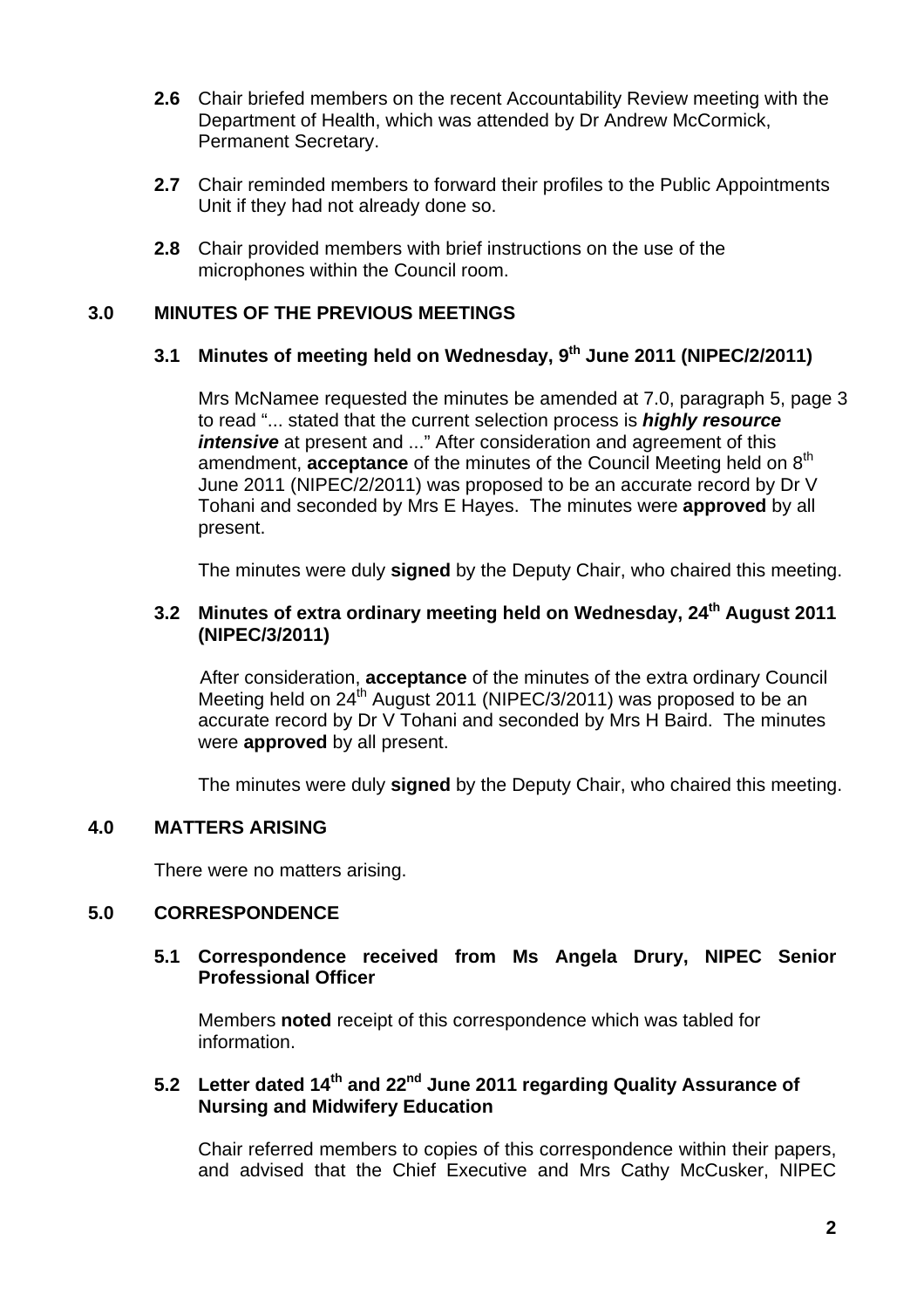Senior Professional Officer, had attended a four-country meeting at the NMC to explore the development of a new NMC Quality Assurance Framework.

Members **noted** receipt of this correspondence.

## **6.0 CONSULTATION ACTIVITY**

 The Chief Executive referred members to the consultation activity report in their papers, and members noted consultations received since the last Council meeting on 8<sup>th</sup> June 2011 and the names of each senior professional officer leading on developing a response on behalf of NIPEC.

 Mrs Hayes requested a copy of the DHSSPS Review of Code of Practice on Protecting the Confidentiality of Service User Information and NIPEC's response to this.

## **7.0 CHIEF EXECUTIVE'S REPORT**

## **7.1 Verbal update on current initiatives and professional activities**

 An update on current initiatives and professional activities was given by the Chief Executive and Mrs Devlin. Whilst a written update was provided to members on all the current initiatives and work streams, the verbal update focussed on specific project areas currently led by each of the four Senior Professional Officers; Ms Brenda Devine, Mrs Angela Drury, Mrs Cathy McCusker and Dr Carole McIlrath.

**Recording Care** – currently led by Mrs Angela Drury, members were provided with the background to this project and the previous work undertaken. This phase will have two streams; implementing the audit tool and its methodology; and developing a regional record. Funding from NIPEC and the Public Health Agency has enabled the recruitment of five professional officer posts, one in each HSC Trust, to facilitate this work. Mrs Hayes is a member of the Steering Group and her expertise was welcomed. The transferability of learning and resources developed by NIPEC was the source of discussion at the recent Accountability Review meeting, and members echoed the need for NIPEC to be proactive in communicating and promoting resources and learning where transferability to other professional staff groups was possible.

**Pre-registration Application and Selection Strategy** – again currently led by Mrs Angela Drury, members were advised that the aim of this work area was to develop a more streamlined process. An initial scoping exercise has been undertaken and phase 1 of the project is underway.

**Core Competency Framework for Safeguarding Children for Nurses and Midwives** – consultation on a proposed core competency framework is underway and members were advised that Ms Brenda Devine will continue to lead on this project through to its planned completion in December 2011.

**Evidencing Care: Regional Key Performance Indicators for Nursing** members were advised that the development of regional KPIs will facilitate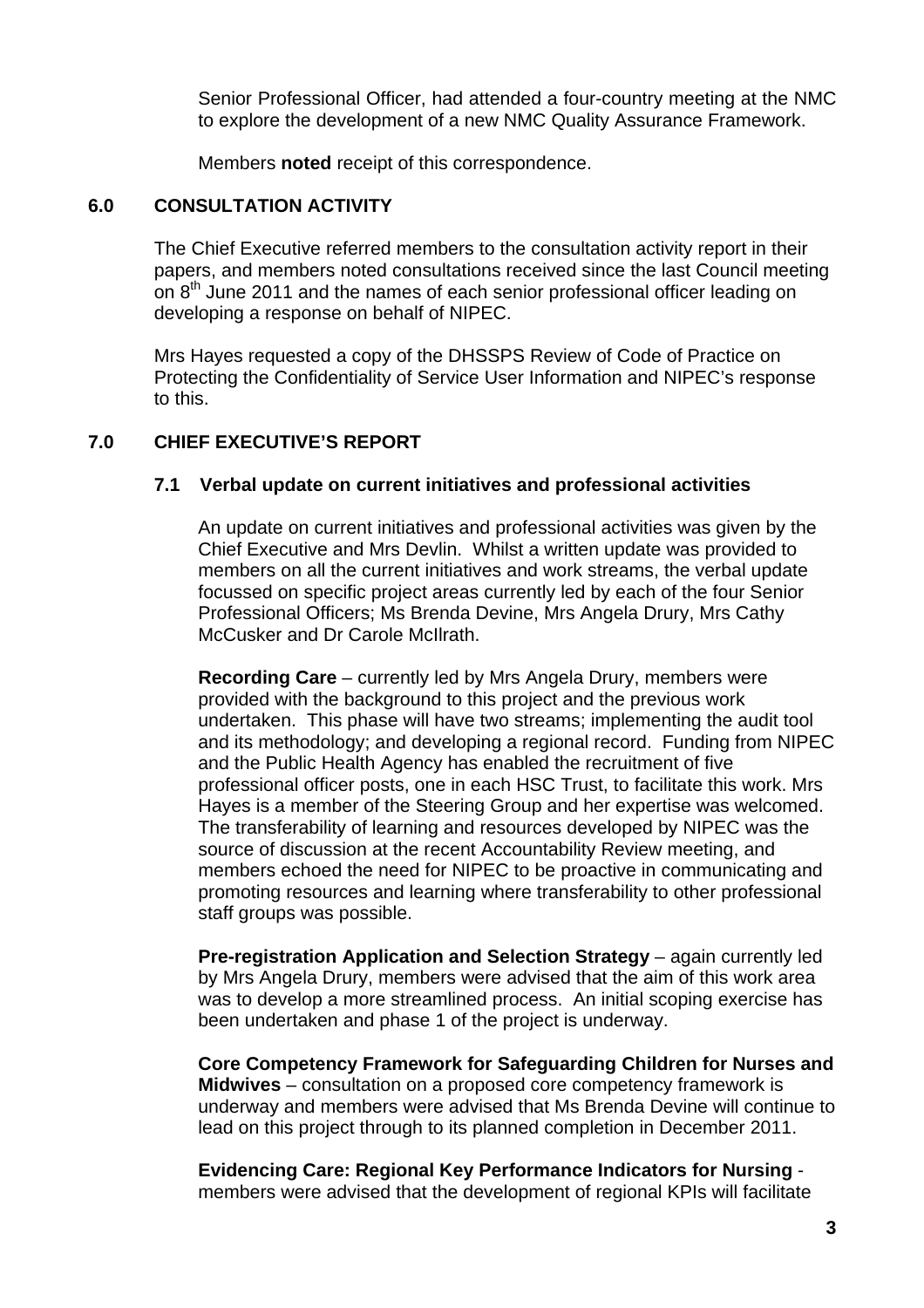the need to demonstrate the outcome of nursing and midwifery interventions on the quality of care and the provision of safe and effective care to patients and clients. The Chief Executive added that she would discuss members' involvement in this project after today's meeting.

**Evaluation Framework for Learning and Assessment in Practice** – led by Dr Carole McIlrath, members were advised of the background to this project, which has resulted in the development and implementation of an evaluation framework within HSC Trusts. A questionnaire designed to assess understanding of the framework has been undertaken and a mini website is being developed to assist HSC Trusts in the ongoing implementation of the framework.

**Community Nursing IT Project** – again led by Dr Carole McIlrath, this project will scope the IT requirements within Community Nursing which could assist the drive to provide long term care as long as possible in a person's own home. Discussion took place on the range and type of IT systems that could assist community nursing and how a multi-professional integrated community information system for all community staff could result in an enhanced quality of care for patients in their own homes.

**Quality Assurance of DHSSPS Commissioned non NMC Nursing and Midwifery Practice Development and Education Programmes** – led by Mrs Cathy McCusker, members were given an overview of the quality assurance process and who was involved in this process.

**Preceptorship** – again led by Mrs Cathy McCusker, members were provided with the background to this project, which is in its early stages of development. Members were further advised that expressions of interest in being involved in this project would be sought from members in the near future.

 Discussion followed on how progress on the various projects was monitored and recorded. Members were advised that, in addition to the written and verbal reports to NIPEC Council, progress was also reviewed and monitored by the Chief Executive at their monthly meetings with individual Senior Professional Officers. The introduction of a 'traffic light system' within the written updates to the Council was raised as a method of indicating progress at a glance for members. The Chief Executive advised that every project is planned within an agreed timeframe, but welcomed members views on how the monitoring and recording of progress could be improved upon.

Council **thanked** and **noted** the detailed report from the Chief Executive and Mrs Devlin.

#### **7.2 NIPEC Business Objectives 2011/12**

The Chair referred members to a copy of NIPEC's Business Objectives for 2011/12. Following discussion at the recent Accountability Review meeting with the Permanent Secretary, it was felt these objectives required some refinement in order that these are strategically aligned to current health and social care policy.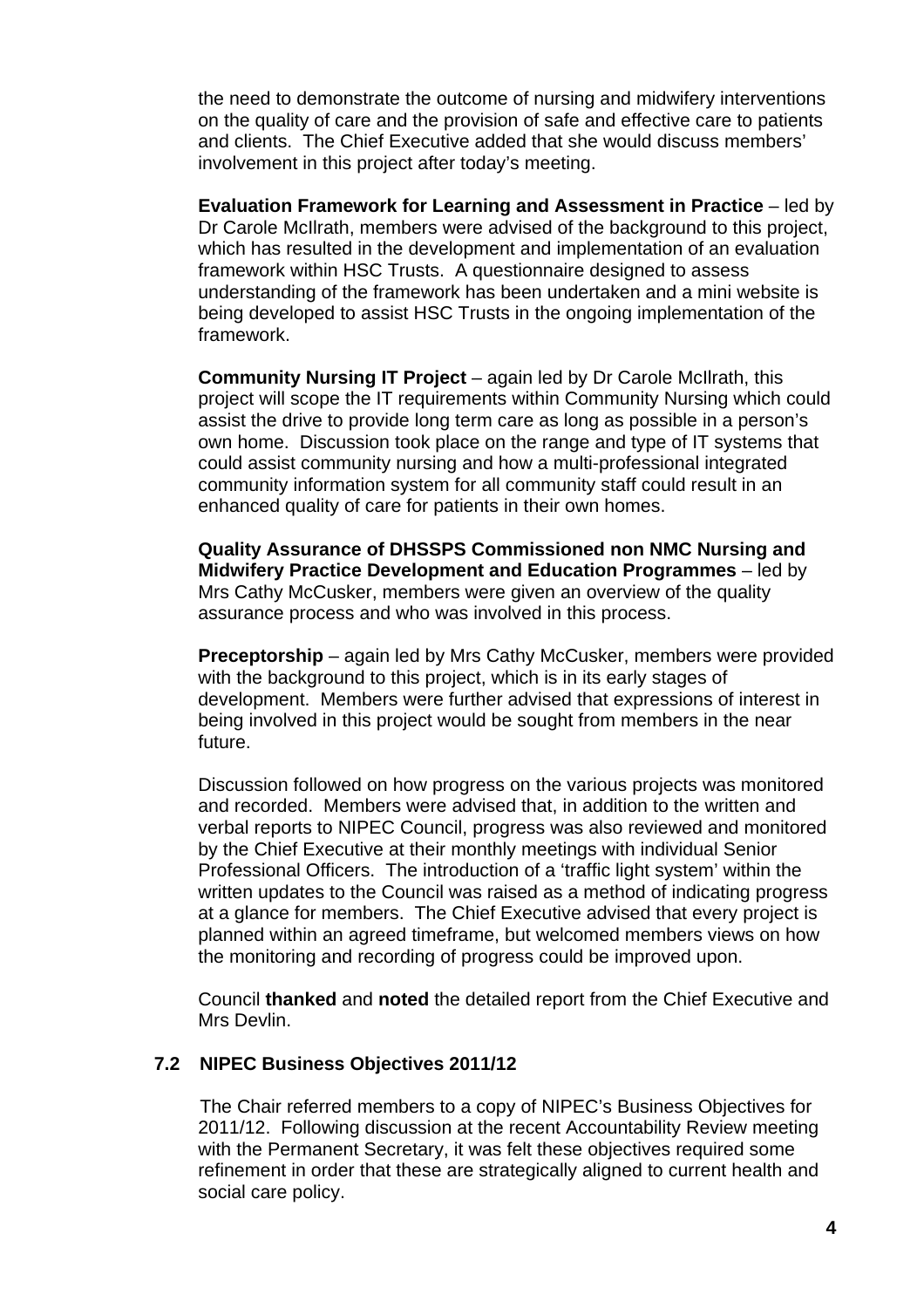Mrs Hayes expressed the need for NIPEC to explore how it can measure the impact of its work and ensure the impact on the quality of patient care was monitored and measured. In response, Mrs Devlin commented that whilst limited resources within the HSC Trusts might prevent them from fully assisting NIPEC in measuring its impact on the quality of patient care, NIPEC needs to explore how they could do this.

 Mrs Baxendale commented that it would be important for NIPEC to identify the impact of a project or initiative at the start in order to evidence this impact has happened. In response, the Chief Executive advised that the rationale for a project or initiative is clearly stated at the project planning stage, but agreed there was a need to identify the link to strategic positions and how NIPEC measures its success.

 Mrs Clark stated that whilst the 2011/12 Business Objectives document provided an overview it would be helpful to have a statement of rationale for each objective and a time related action plan. She also suggested that perhaps each objective should have a single 'owner' rather than being assigned to a team. Mrs Devlin advised members that the high level Business Objectives inform the setting and agreement of individual objectives for members of the professional and corporate services team.

The Chair concluded by proposing that the planned Council workshop on 19<sup>th</sup> October include time to consider and refine the Business Objectives for 2011/12 taking account of the points raised at today's meeting.

## **8.0 HEAD OF CORPORATE SERVICES REPORT**

#### **8.1 NIPEC Equality Scheme – Annual Progress Report 2010/11**

 Members were advised that NIPEC had drafted its Annual Progress Report for 2010/11 detailing work undertaken to meet its equality agenda. This report, as in previous years, followed a template provided by the NI Equality Commission, and was drafted with the assistance of the Equality Unit at the Business Services Organisation. In order to meet the timetable set by the Commission, a draft report, signed by the Chief Executive, was forwarded to the Commission prior to its deadline of 31<sup>st</sup> August 2011.

Members were referred to the final report in their papers which required their approval. In particular, members were updated on three main areas within the report: the production and consultation of NIPEC's Equality Scheme which was approved by the NI Equality Commission on 24<sup>th</sup> August 2011; the development of new screening templates which was carried out through the HSC Agencies Group; and the development of an additional module on disability awareness that now forms part of the Discovering Diversity elearning programme.

 Following discussion, members **approved** the Equality Scheme, which would be forwarded to the NI Equality Commission.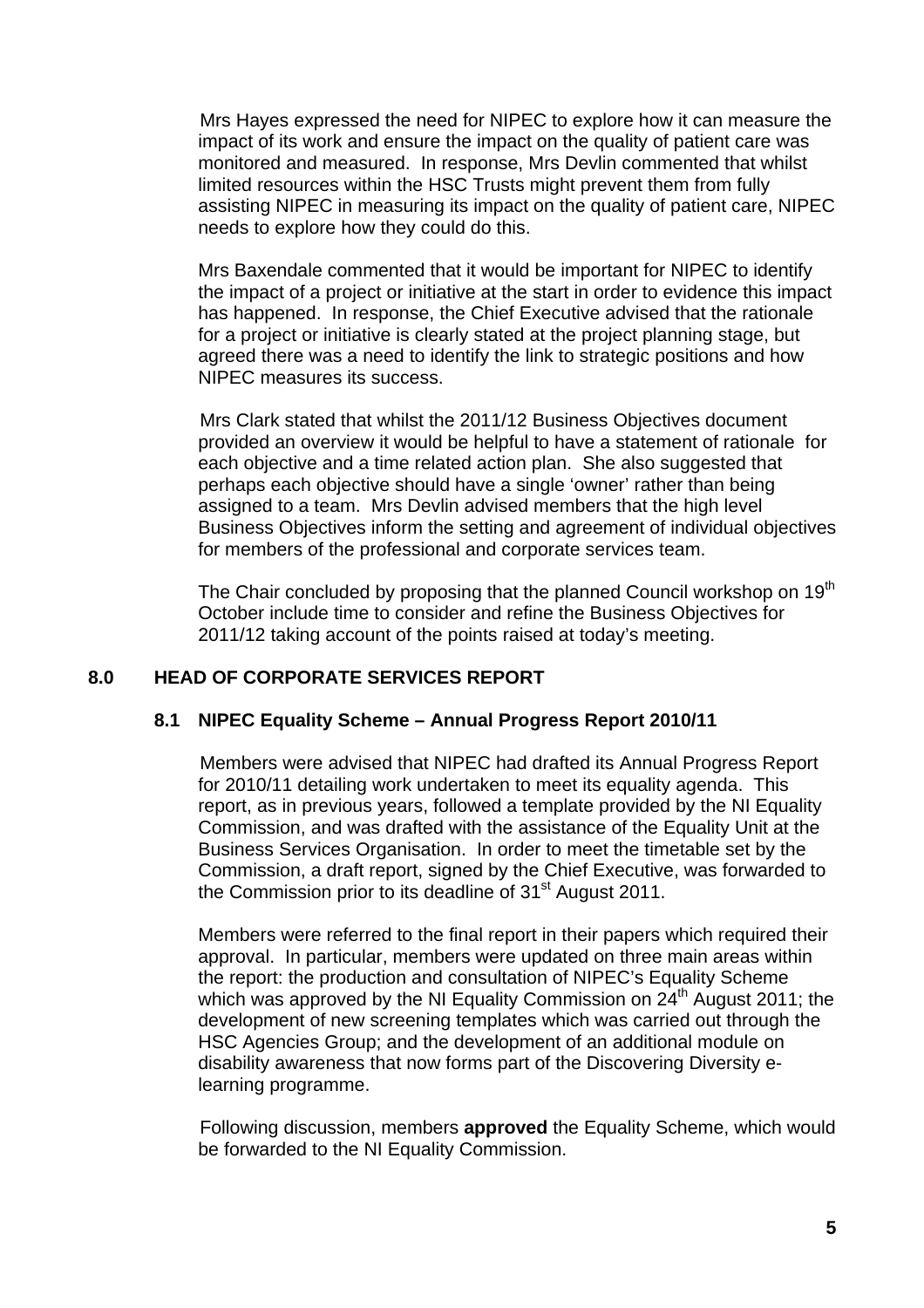The Head of Corporate Services referred members to his written report within their papers, and in particular updated members on the production of NIPEC's Annual Report and Accounts for 2010/11; the Capital Resource Limit (CRL) for 2011/12, which has been enhanced by an allocation of £9,594 from the regional ICT capital fund; an update on additional Controls Assurance Standards which NIPEC will be required to comply with and be assessed during 2011/12; and preparations for a review of NIPEC's Investors in People award.

Council **noted** the written report from the Head of Corporate Services.

## **9.0 REPORT FROM STANDING COMMITTEE**

- 9.1 Confirmed Minutes of the Audit Committee Meeting held on 10<sup>th</sup> May **2011 (AC/3/2011)**
- **9.2 Unconfirmed Minutes of the Extraordinary Audit Committee Meeting held on 28th June 2011 (AC/4/2011)**

Council **noted** these minutes.

## **10.0 CHIEF NURSING OFFICER UPDATE**

Mrs McLernon was not in attendance and therefore no update was provided.

## **11.0 ANY OTHER BUSINESS**

#### **11.1 Appreciation of thanks**

The Chair and members expressed their gratitude and appreciation to Mrs Maura Devlin for her contribution to NIPEC as Interim Chief Executive over the past 6 months. Mrs Devlin thanked them for their kind words.

#### **11.2 Cash Releasing**

In response to a query from Mrs Baxendale, the Head of Corporate Services advised that NIPEC's Audit Committee are kept fully informed on action taken and progress made to achieve the cash releasing targets set for NIPEC, who in turn feedback to the Council.

## **11.3 Induction of new Council members**

In response to a query from Dr Tohani, the Chair advised that plans are underway to hold a workshop for all Council members on  $19<sup>th</sup>$  October 2011, which would include an informal meeting with all NIPEC staff. The workshop would also provide an opportunity to cover particular areas that new members felt they require additional training on.